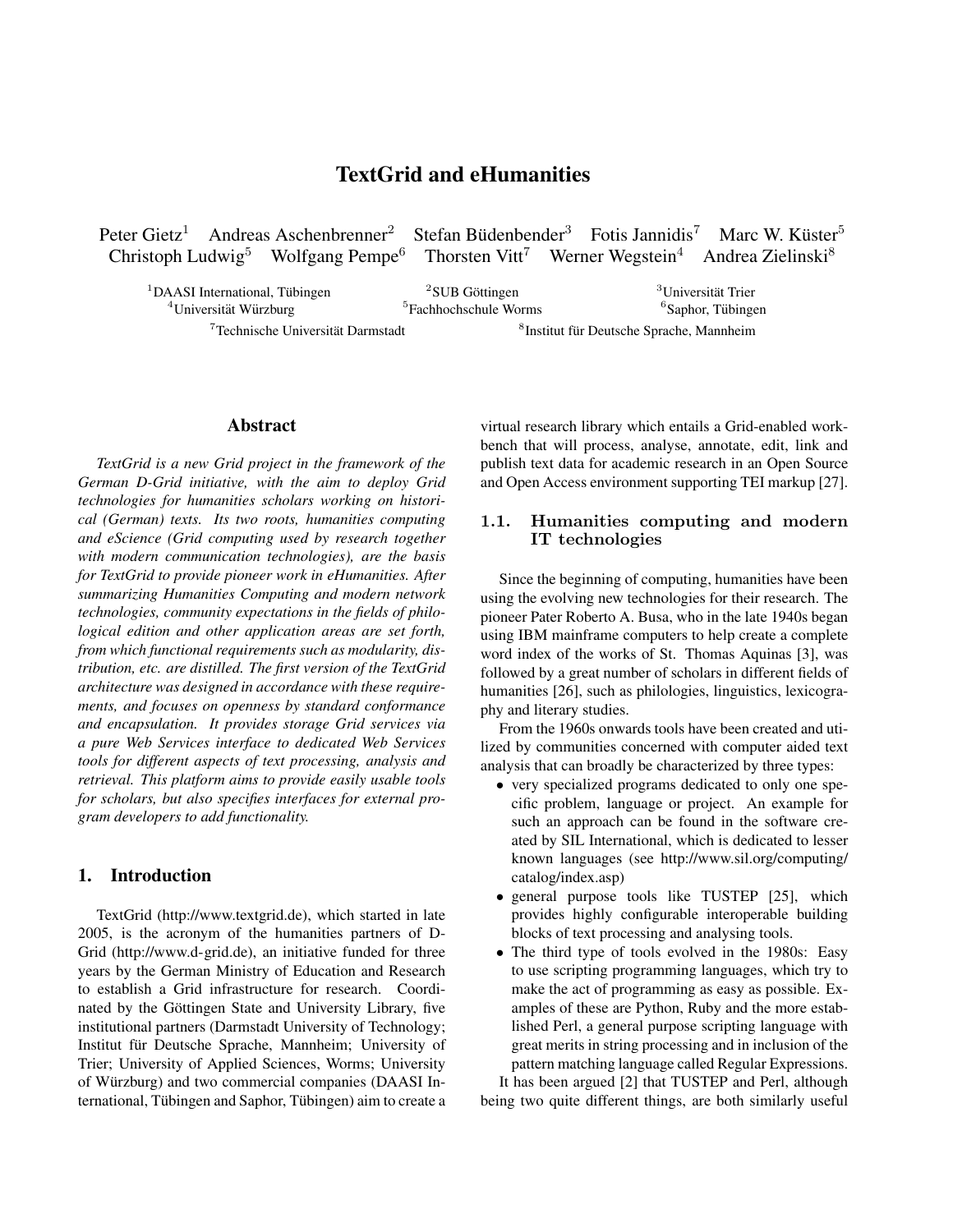for general purpose text manipulation.

Two professional societies, the Association for Computers in the Humanities and the Association for Literary and Linguistic Computing, and their journals, "Computers and the Humanities" (1966ff.) and "Literary and Linguistic Computing" (1986ff.) institutionalized this area of research. They are now gathered under the ADHO, the Alliance of Digital Humanities Organizations (http://www. digitalhumanities.org) with an annual conference. With "Humanities Computing" a term has been found that fits well for all the different computing activities in the humanities [18]. The term "Digital Humanities" [26] seems to be equivalent.

An important step in text based Humanities Computing has been the standardization of text encoding, which was developed by the TEI (http://www.tei-c.org), started within an SGML framework, now converted to XML (P4) [27, 14] and Schema (P5) [28]. TEI provides combinable tag sets for a wide range of disciplines using markup to interchange data as well as to communicate a theory about the structure of a text. So it turned out that TEI did not only provide the possibility to exchange information but also was a data description language that improves the scholar's ability to describe textual features [24].

# 1.2. Web services paradigm and Grid computing – The move from humanities computing to eHumanities

With the advent of the World Wide Web, based on the network protocol HTTP and on HTML (another SGML offspring), more than one revolution in the history of media took place, putting the computer network in the focus of society as an interlinked and distributed library. In humanities computing the WWW has dramatically increased the development and distribution of electronic texts. But the tools available for accessing these texts were of lesser functionality than those available on CD-ROM [31].

Grid computing [11] stands for the idea of providing computing, network, and storage resources, while the complex infrastructure is totally invisible, comparable to the power grid, where one only sees the power outlet. sharing coordinated resources and solving problems within dynamic, multi-institutional virtual organizations [12].

Grid computing has been one of the driving forces behind the term eScience, which denotes a new form of netbased scholarly work and collaboration by deploying new network technologies and infrastructures, especially Grid computing. The term eScience is often used by European public research funding bodies. In the US, the term cyberinfrastructure is typically used instead. The overall aim of eScience is to provide shared access to research facilities, mainly computational processing and data collections, across the Internet, which allows for innovative research designs and thus is prone to change the way research is done [16].

We would like to establish the term eHumanities as the equivalent of eScience in the field of humanities, thus equivalent to the term "Arts and Humanities E-research" as used by [1]. The difference to Humanities Computing is the deployment of Grid-based infrastructure and network collaboration tools sharing common resources within Virtual Organizations. Nevertheless, the connotations of an early use of the term eHumanities [8] concerned with questions of how technology affects traditional humanities disciplines is not negated here. The "e" in eHumanities thus not only stands for "electronic", but also for "enhancing, extending, and enabling" [4].

TextGrid is taking up the challenge to develop eHumanities in this sense, first of all, but not only exclusively, in the area of scholarly text processing, i.e. textual criticism which creates and uses digital texts for answering traditional and new questions with empirical methods. The introduction of collaborative methods and the delivery of standardized tools will put the field of text data processing on a new footing through the use of distributed resources. The aim is to promote academic research in a networked and interdisciplinary environment that is both mobile and virtual.

TextGrid will develop a modular platform for scholarly text processing based on Unicode character encoding, Web Services and other standards, which will make the platform open for other software developers who are invited to contribute modules. The project started in February 2006 and is now in an intense phase of prototyping and specification, defining architecture, data and process modells, etc., partly in cooperation with external partners. The current state of these discussions is represented in this paper.

# 2. Community and use cases – putting TextGrid into practice

TextGrid aims to serve a whole range of communities and applications in textual scholarship. The concepts and tools established for TextGrid are extensible and multiple purpose. Thus, while the initial focus of the project is on philological edition, project partners work towards the integration of requirements in linguistics and lexicography already now. Moreover, tools can be re-mixed and the platform can be extended for other application areas by the TextGrid community in the future.

#### 2.1. Philological Edition

TextGrid supports the creation of an edition at various stages, ranging from initial collection of bibliographic resources and transcription over rich annotation, linking, and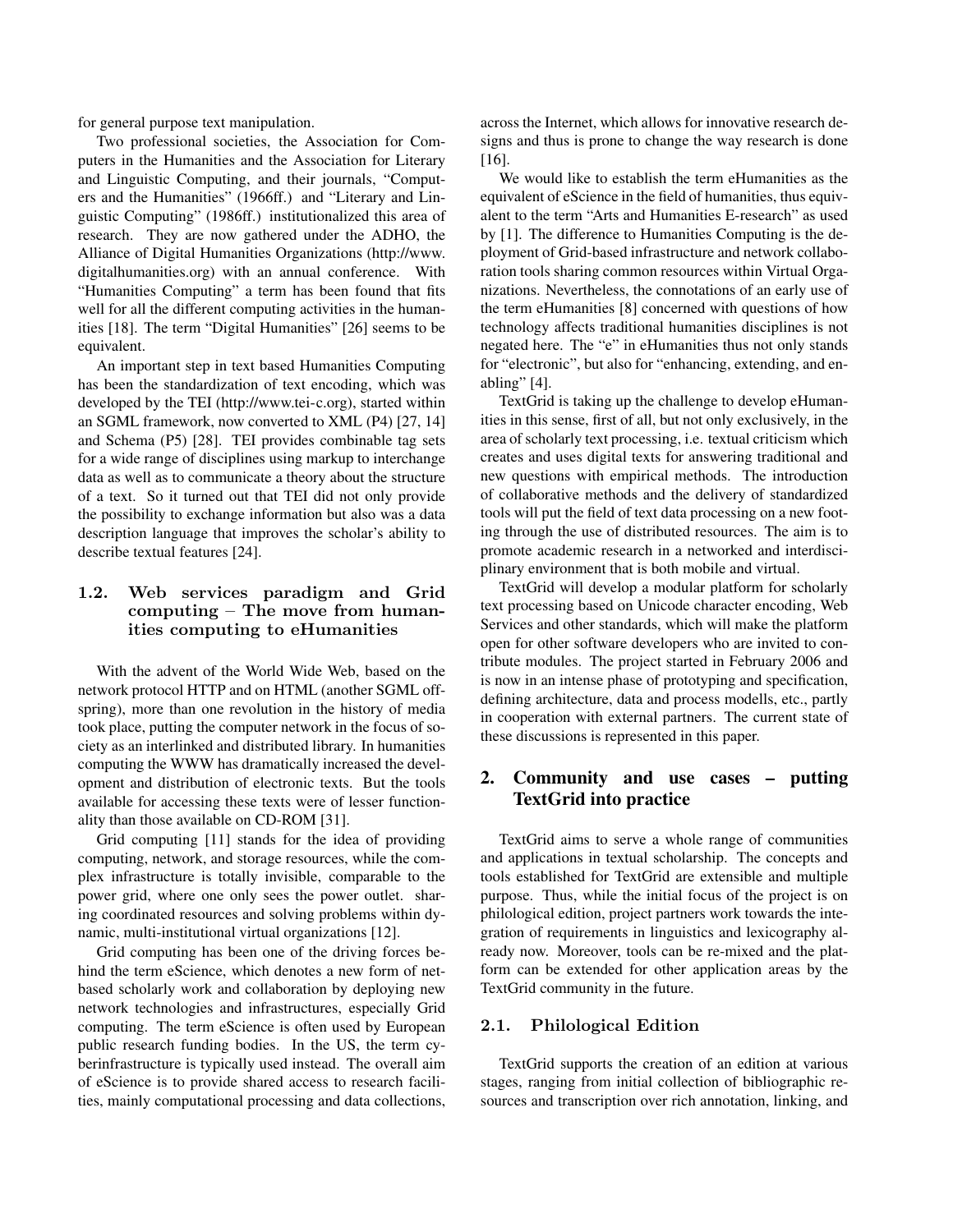collation up to providing integrated extensive search facilities over distinct editions.

Currently, many projects aim at large scale digitisation of historical manuscripts and prints. However, high quality scans result in huge quantities of image data. By linking the humanities to the storage Grid, TextGrid will connect the community to the resources for storing and accessing such quantities of data.

Links between those digital images of the original source and the transcribed and computer-processable text offer a variety of possibilities: This includes imposing extracts of the transcript as manuscript reading aid on the image [19], producing a printed (and more readable) version of the text resembling the original manuscript's topography, and navigation from the searchable and annotated text to the corresponding fragment of the scanned manuscript.

TextGrid tools will facilitate the tedious task of encoding these links by automating parts of this work (like the segmentation of the original image) and by integrating the linking process with the process of transcription.

A lot of scholarly work in the making of a critical edition is invested in the creation of annotations and metadata. Besides markup of persons or places which will later be used for creating indexes this on the one hand means annotations that improve the text's accessibility to the reader. On the other hand, a dominant component of critical editions is information on corrections conveying knowledge of a work's genesis and differences between various witnesses of a text. Particularly the latter step can be supported by a computingintensive automated collation tool, which will benefit from the computing aspect of the Grid.

In printed editions, this information is typically represented in a rather compressed and, at least for the uninitiated, hard to decode form in the critical apparatus; with digital editions, more appealing representations are possible: E. g., the possibility to click through the different steps in the history of a text.

TextGrid will offer easy-to-use tools to support the editors in collaboratively creating these annotations as well as comprehensive bibliographical and structural information in a consistent way, so that they can be easily used for further electronic processing like detailed searches and generating web or print renditions.

TextGrid's goal to help join distinct scholarly editions will not only be served by supporting editors to introduce explicit links. As well, the end users will be enabled to perform integrated search and retrieval in all connected electronic texts, including the possibility to restrict the search domain using the texts' metadata – and excluding the vast amount of irrelevant results of general-purpose web search engines.

As far as the TextGrid use case is concerned, the new genetic critical edition of the works of Jean Paul, one of the leading classical authors in German literature and a prominent figure in our cultural heritage around 1800, will be used. Nevertheless, up to now a critical edition of his works (22.000 pages printed during his lifetime) and his huge literary legacy remains (40.000 manuscript pages) has never been completed. The Würzburg multimedia edition that will be used as testbed combines images of the manuscript material, transcriptions, images of all the printed text, typoscripts and the critical edition using standard information-handling techniques and TEI Markup in order to encode texts for publishing in both conventional printed and electronic form. With a volume of about 4 Terabyte of data the edition reaches the quantity necessary to test the functionality of the TextGrid infrastructure. First sample parts of the edition are offered at the Jean-Paul-Portal: www.jean-paul-portal.de.

## 2.2. Lexicography, Linguistics, and further Application Areas

While lexicographers and linguists of contemporary German can make use of numerous freely-available electronic language resources, text archives for historical German (from its Middle High German stage onwards) are still rare.

Therefore, one of the aims of TextGrid is to offer an integrative platform to support the compilation of a corpus of historical and contemporary German, based on a semantic Grid framework, which can be openly accessed. Moreover, intelligent services will be provided that - apart from fulltext search - support enhanced access to the resources in TextGrid meeting the requirements of diverse linguistic disciplines:

- etymology search for loanwords,
- dialectology search for regional variants,
- morphology search for lexemes as well as single morphemes within larger units (e.g., compounds),
- syntax search for proper names and terminology (e.g., nominal phrases),
- semantics search on word meanings (concepts) and semantically related words (e.g., synonyms),
- text linguistics search for a specific text type (e.g., poems).

This aim can only be reached stepwise, applying stateof-the art technologies from computational linguistics, information retrieval and Grid computing.

First, eight historical dictionaries are integrated into TextGrid, covering a range from Middle High German to the era of Goethe, and five dialect dictionaries, covering most of West Middle German, with more to come over the next years: TextGrid will define interfaces to allow the integration of further external dictionaries and lexical resources.

Second, morphological analysis tools for different time stages are developed. When integrated into the indexing component of an information retrieval system, dif-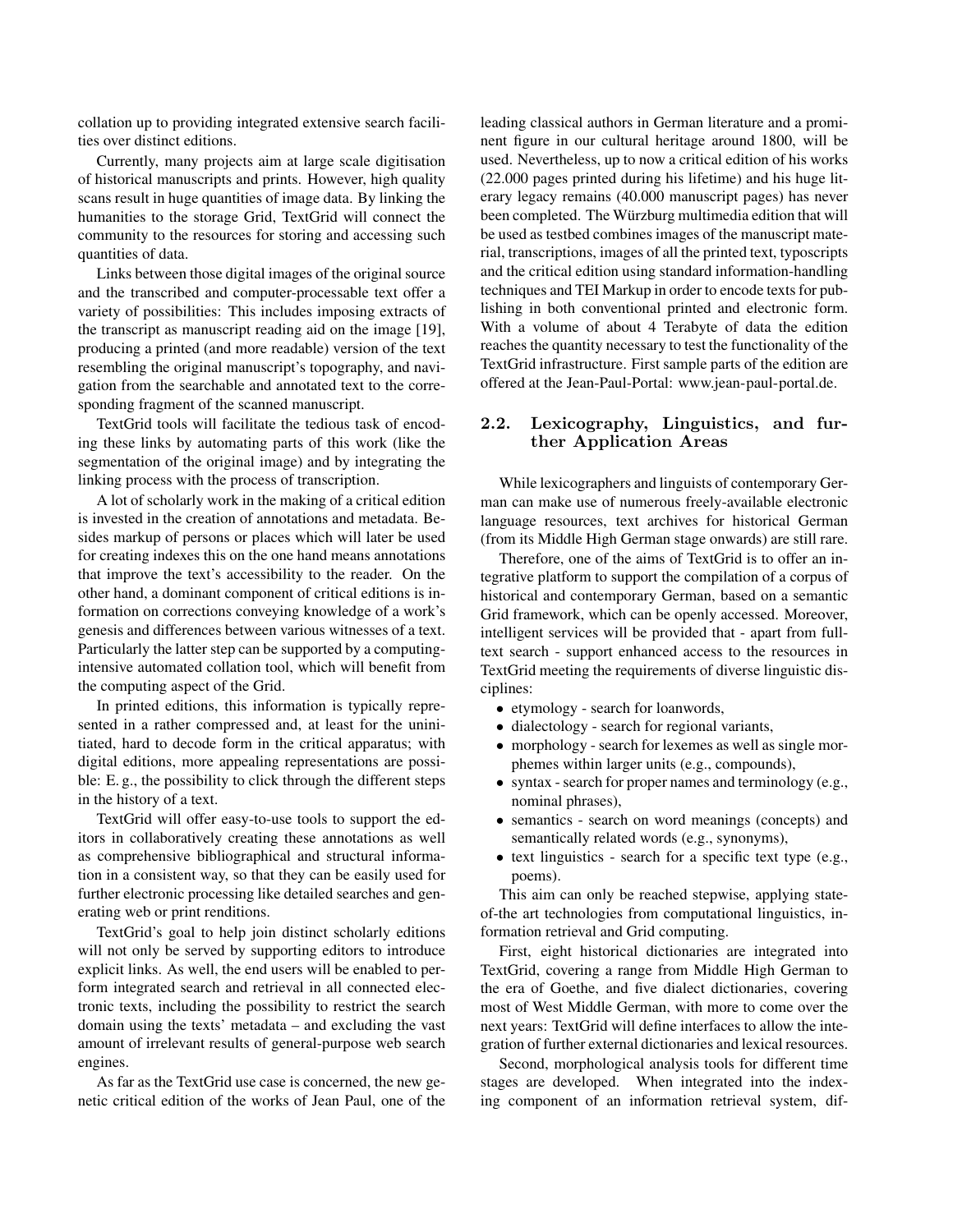ferent word forms of a lexeme can be found automatically. Likewise, each token of a corpus can be enriched with morpho-syntactic information pertaining to the lemma, part-of speech, region, and language.

To achieve optimal results, the dictionaries will have to undergo further pocessing. Firstly, the word clusters generated by the original cross-references between lexical entries are expanded in terms of symmetry and transition. Secondly, new links are generated by information retrieval techniques. These identify semantic relations that were not explicitly marked in the printed work. While this is done automatically, the resulting net of references can be manually annotated, expanded, or if necessary, restricted.

This will not just enhance the services outlined above but will also enhance the usability of the dictionaries as such, which are made searchable through a standardized interface. This interface will attend both to the structural differences and different levels of annotation achieved during the process of retro-digitisation and offer a uniform set of search functions: category search for headwords (lemmata), grammatical information, and others (depending on the specific dictionary: quotes, definitions, etc.) as well as an unspecified search for plain text and, based on the original and newly inserted references, semantically related terms.

One of the main desiderata in future strategies is a lexicographer's workbench for better representing and managing lexical data of different regions and times, enriched with corpus-analysis tools that a) calculate semantic relatedness, b) generate co-occurrence matrixes, c) align corpora pertaining to different languages/dialects, and d) extract meaningful units (named entities, terminology).

A second desideratum both for historical linguists and dialectologists is the creation of a list of hyper-lemmas, that is words that share the same meaning at different times. While TextGrid in its current stage will not attempt to complete such a list, we will continually expand and enrich the word nets created for the linking of dictionaries. An editor will allow all participants to add new lexemes and to specify and annotate the established relations, making use of existing ontologies (GermaNet) and thesauri as far as possible.

A variety of other use cases and application areas are conceivable. The open and extensible architectural framework will allow for their integration by any interested party. With the emergence of an active TextGrid community, TextGrid will be a living platform that grows over time and extends to all requirements in textual scholarship and the humanities.

#### 3. Requirements for eHumanities

From early on, computing in the humanities has had to face two often conflicting requirements. On the one hand, it must enable scholars to work on very specific research questions with specific text corpora with their often singular demands that are every bit as complex as those in other branches of eSciences. On the other hand (and unlike in many other fields), those very scholars have only rarely experienced a thorough training in computer science. This dichotomy has become more poignant as computing equipment – though not necessarily the corresponding expertise – has become ubiquitous also in the humanities.

In other words, eHumanities in general and TextGrid in particular have to work towards two goals that are sometimes difficult to reconcile:

- be easy to install and use (user interface and publication platform);
- offer flexible support (user defined workflows and data structures, extensibility and modularity).

Additionally, current research in the humanities is often team-based with team members frequently spread across the country or even the globe. Hence, any solution needs to support collaborative working methods (collaboration, distributed data, versioning, distributed modules, scalability, and security).

In the following paragraphs we shall look into these requirements in more detail, presenting examples of the state of the art where applicable.

User Interface. We do not expect the typical TextGrid user to be familiar with the many, often complicated technical issues that accompany net-centric technologies. Therefore, a graphical user interface (GUI) must hide all details that are not directly related to the philological task at hand. Given today's user expectations, having a GUI is a must, but it is also crucial for visual tasks such as image annotation and linking. Many of today's frameworks – ARCHWay [15], GATE [6] etc. – already use GUIs as a matter of course.

When working with XML data, it is most convenient to have several "views" on the data: e. g., raw XML, a view that hides tags that are currently of no interest to the user, and a WYSIWYM (what you see is what you mean) view. Many philological applications can in fact be split into well defined small steps. The user interface has to provide some means to specify such a workflow intuitively.

Publication Platform Researchers generate print editions of their works, publish them on the Web using plain HTML or with sophisticated retrieval interfaces like the one described in [5], or integrate them into text corpora that allow programmatic access through standard interfaces. TextGrid will support all of these formats. Ideally, TextGrid itself will become one large virtual text corpus whose texts can be accessed, queried and published. Virtual documents that combine textual annotations with, e. g., images (facsimiles) can exist, even though their parts are physically distributed across the network.

User Defined Workflows. As mentioned above, tasks in the humanities can often be seen as a sequence of specific,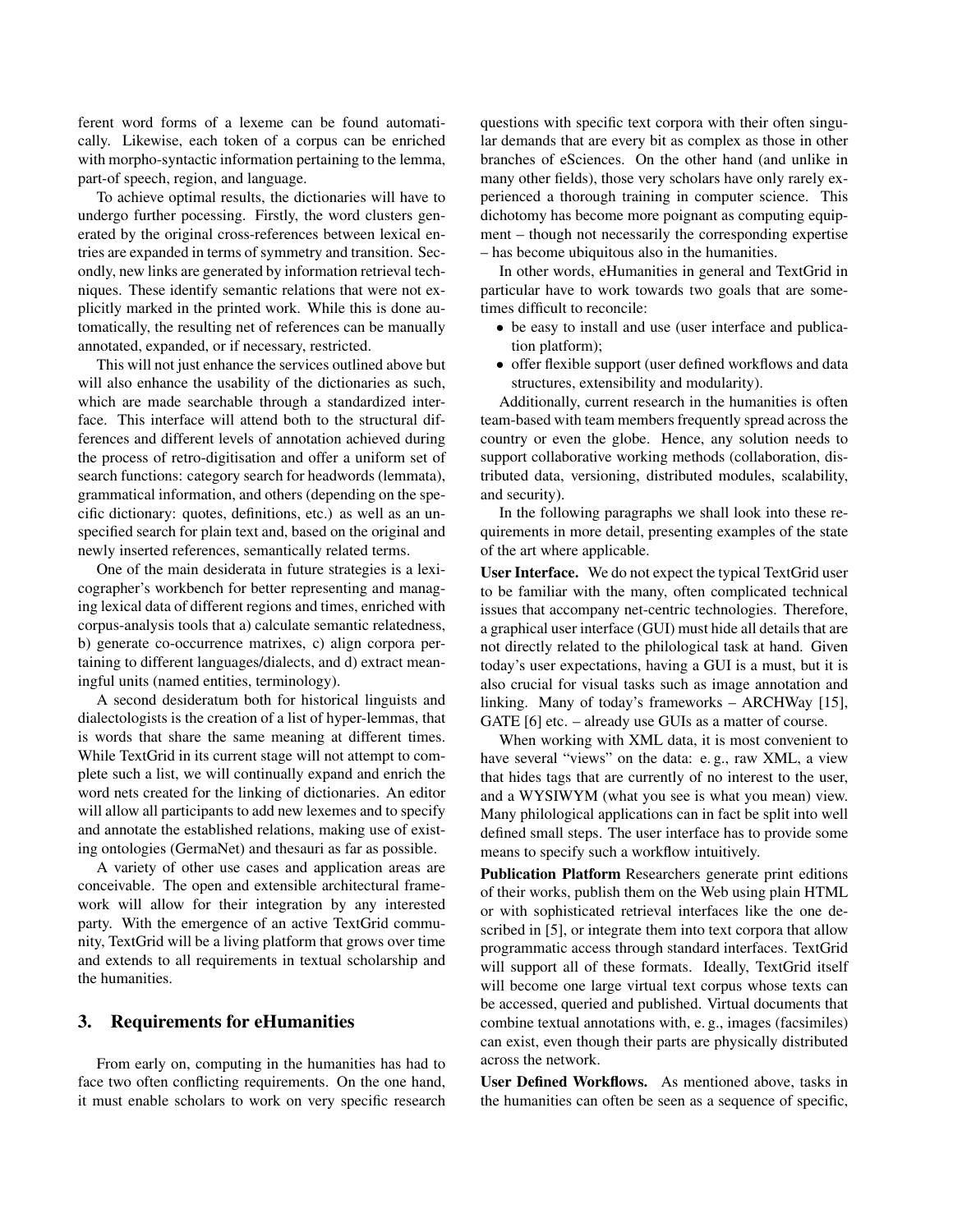frequently automatable steps. These steps can include, e. g., tokenizing, index building, lemmatization, structural analysis, type setting, etc. The researcher normally needs to execute these steps over and over again, which is tedious and error prone if done manually.

User Defined Data Structures. Many components of TextGrid will not impose fixed requirements on the data structures they can handle. Notably modules for tokenizing and data enhancement can handle almost arbitrary data structures. Other tools, however, such as the WYSIWYM XML editor will impose stricter preconditions on the data they understand. A streaming editor will enable conversions from and to user defined formats into the TEI [27] conforming structure preferred by many tools.

Extensibility and Modularity. No project however ambitious can anticipate and implement all functionality that users may require. It is therefore essential that TextGrid allow users to extend the system with their own modules. This emphasizes the paradigm that already TUSTEP implements and that is embodied in the concept of the Unix toolbox, namely that all functionality needs to be encapsulated in different modules that can be combined and extended arbitrarily. The system can be extended by providing or integrating new Web Services [23] and a front end GUI.

Collaboration. Similar to other eSciences, research in the humanities is increasingly collaborative. Even in a given project, experts from across the globe contribute to the eventual findings. This poses its own challenges — here Grid technology excels.

Distributed Data. The Net makes it possible to access, query, enhance, and, most notably, connect resources from arbitrary locations. This opens fascinating possibilities, yet finding the relevant resources is getting increasingly challenging. If a researcher builds upon a resource controlled by a third party, then he risks that his own work will lose its context if the third party decides to take the resource off the Net. Therefore, researchers need an environment in which resources are automatically replicated and references are transparently resolved to one of the actual copies. This ensures the referential integrity of derived works.

It becomes necessary to distribute high amounts of text and multimedia data to many physical locations while maintaining full transparency for the end user.

Versioning. Software development is consistently done with the aid of version control systems [9], that allow to reference and retrieve specific versions of source code even after the source code itself has been changed. These systems also resolve conflicting write accesses to source files. This very same requirement also applies to documents referenced and used in TextGrid. We thus need a mechanism that offers similar functionality in a Grid environment.

Distributed Modules. Systems in humanities computing

have for many decades now worked with modules (cf. the example of TUSTEP [25], GATE [6, section 1.3.1]), but those modules were still glued together in one more or less fixed system that was locally installed on a single computer. In today's world, not only data is distributed, but also useful application modules are provided by many different players in the eHumanities scene. However, at present it is very difficult, if not impossible, to combine those existing modules into one application. TextGrid has to provide a uniform platform for seamlessly linking together conforming modules even if they are geographically far apart, implemented in different programming languages and on different operating systems. Thus, both data and programs can and must become a globally federated entity.

Scalability. Distributing data, applications and computing power also removes traditional borders to scalability. It is infeasible for a single computer to search a large number of text corpora – for the simple reason that this computer needs to download all data before it can perform any search on it. In a Grid, one can delegate the search to many agents that each search a manageable chunk of data; only the (presumably few) hits need to be transferred back to the machine that initiated the query.

Security. Within a Grid environment, we provide read and possibly even write access to data as well as hard- and software resources to many people we often do not know at all. We thus need a mechanism to manage access privileges on an inter-institutional basis – in Grid terminology, we need to manage Virtual Organizations (VOs). Joining a VO must be straightforward (provided that the VO permits it), it must be feasible to belong to many VOs at the same time, and the actual resource access has to be transparent from the user's perspective. It is mandatory, though, that the resource provider maintain full control over who can access which of their resources at any given time. Technologies that meet these requirements are under way [17, 30, 13].

# 4. TextGrid architecture

After evaluating the requirements from the use cases, it was clear that the provision of a storage Grid has a higher priority than a computing Grid. The success of the project will depend on whether distributed data will be easily accessible by the user and by the set of tools for text creation, modification, analysis and publishing. Nevertheless, these tools have to be accessible via the net and have to be interoperable and combinable by a workflow component. To make the development of these tools (and future ones provided from external programmers) as easy as possible, the project decided to use standard Web Services technologies, available in libraries for all popular programing languages and already used in Humanities Computing, e.g.,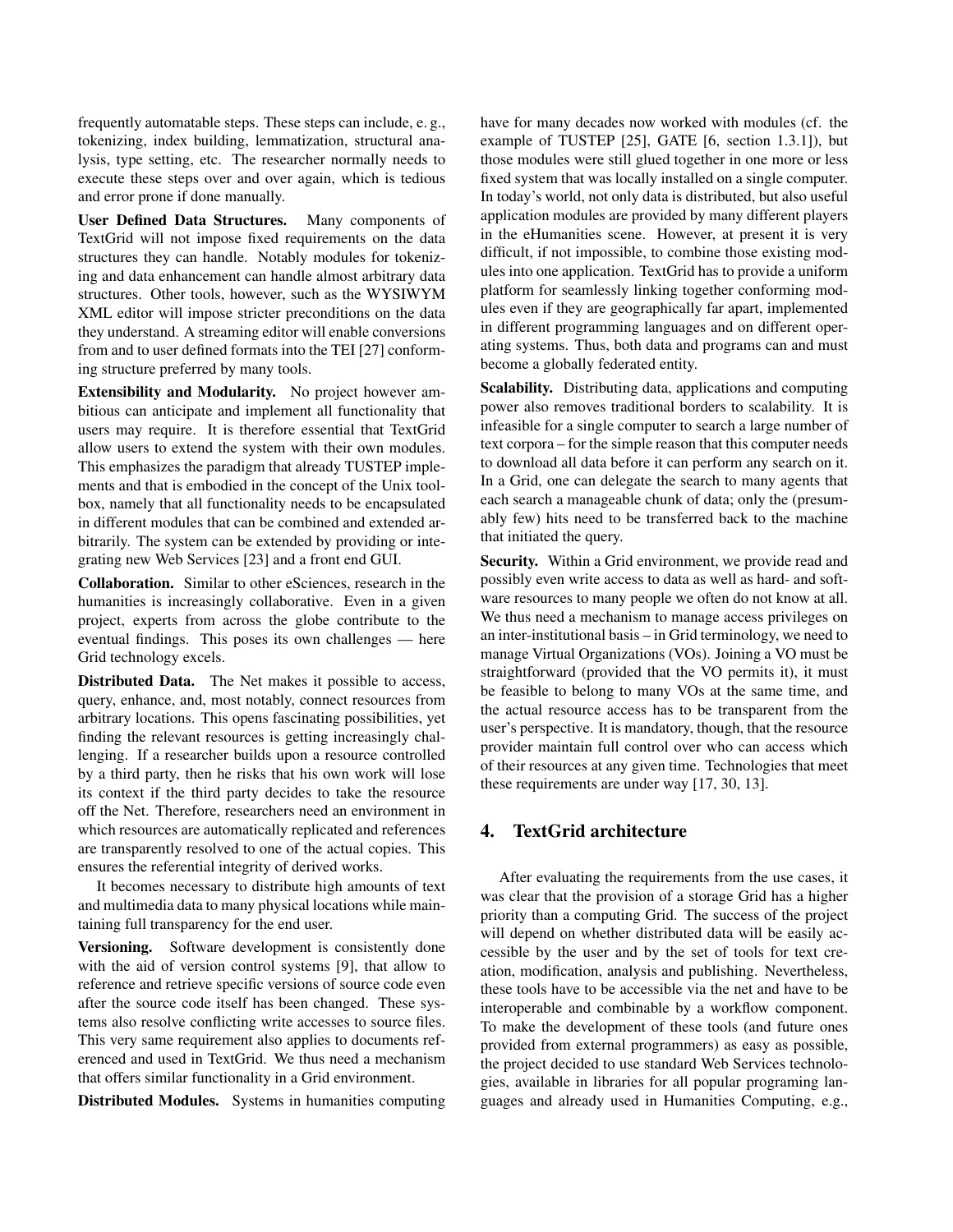in the projects Tapor (http://www.tapor.ca/) and DAM-LR (http://www.mpi.nl/DAM-LR/).



**Figure 1. TextGrid Architecture Version I**

Thus, a three layered architecture (see figure 1) was designed, consisting of a GUI layer (called TGG for TextGrid GUI), a rather simple service layer with the actual functionality (called TGS for TextGrid Services) and a rather complex middleware layer (called TGM for TextGrid Middleware), which provides Grid functionality to the Services. All communications between these three layers happen via simple Web Services protocols (SOAP and WSDL) over HTTP. Thus the architecture complies with the paradigm of Service Oriented Architecture (SOA) [10] where "everything is a service". In TextGrid, every non-interactive tool of the workbench, like a tokenizer, a lemmatizer, a collating tool, etc. will be a Web Service.

We call this architecture TextGrid Architecture Version I because this is just a first approximation to the end goal of a fully functional Grid including computing Grid facilities. The pragmatic reason behind this versioning is to as early as possible have a platform for experimentation and interoperation with other projects as well as to give access to the community.

Since two usage scenarios have to be provided for, 1. a user, who is on-line via a standard computer without any additional TextGrid software and 2. a user who wants to work through highly interactive processes, two user interface frameworks will be provided. For the first case a portal, based on GridSphere (http://www.gridsphere.org) will be implemented, which will be accessible via a standard web browser. The second scenario will be provided by implementing Eclipse Framework [7], one of the most advanced platforms for rich client applications, together with TextGrid-specific plugins and already available editor functionality. Its ability to develop user interfaces for eHumanities tasks has already been proven in projects like ARCH-Way.

The advantage of separating the service layer from the GUI layer is that GUI components to the services can where applicable be provided in both user interface frameworks, through which the user can modify the service's behaviour by means of configuration. These simple GUI components will produce a configuration file that will be created and stored in the middleware. A pointer to this file will be sent to the service that will then retrieve it from the middleware.

Services and Modules that TextGrid identified as essential for the first phase include an XML editor, a link editor to annotate digital facsimiles, a textual annotator, a tokenizer, a lemmatizer, a collator, a streaming editor, a tool for lexical look-up, a link to a typesetting engine, a web publication component, and others. Powerful streaming editors could be implemented, e.g., by providing an XSLT processor or a Perl interpreter (with reduced functionality to prevent security issues) via a Web Service.

A specific GUI component will enable the user to align the different services in more or less complex workflows. This component will produce an XML-file with the workflow description (containing pointers to input, output and configuration files) which will directly be sent to the workflow enactment service [32]. Such a workflow editor has the additional benefit that it documents the programmatic steps on which the research results are based.

The workflow enactment service will call the specific tool services and monitors their execution. The tool services interact with the TGM for accessing input and output files as well as for accessing the specific configuration and for using a unified logging service. There will be one or more special services in the TGS layer for direct user interaction with the middleware. Via these services the user can for instance search for existing files via metadata, register and publish new files to the middleware, as well as authenticate to the system, etc. The diagram does not contain all functionalities, but only a subset that clarifies the architectural principles.

The TGM is itself a multi-layered construct. The upper level connects with the TGS (and TGG) layer via several Web Services, functioning as a remote API. This "API" encapsulates all Grid functionality. This means that TGM has to provide gatewaying functionality to intermediate between stateless simple Web Services and stateful WSRF based Grid services provided by the underlying Grid in-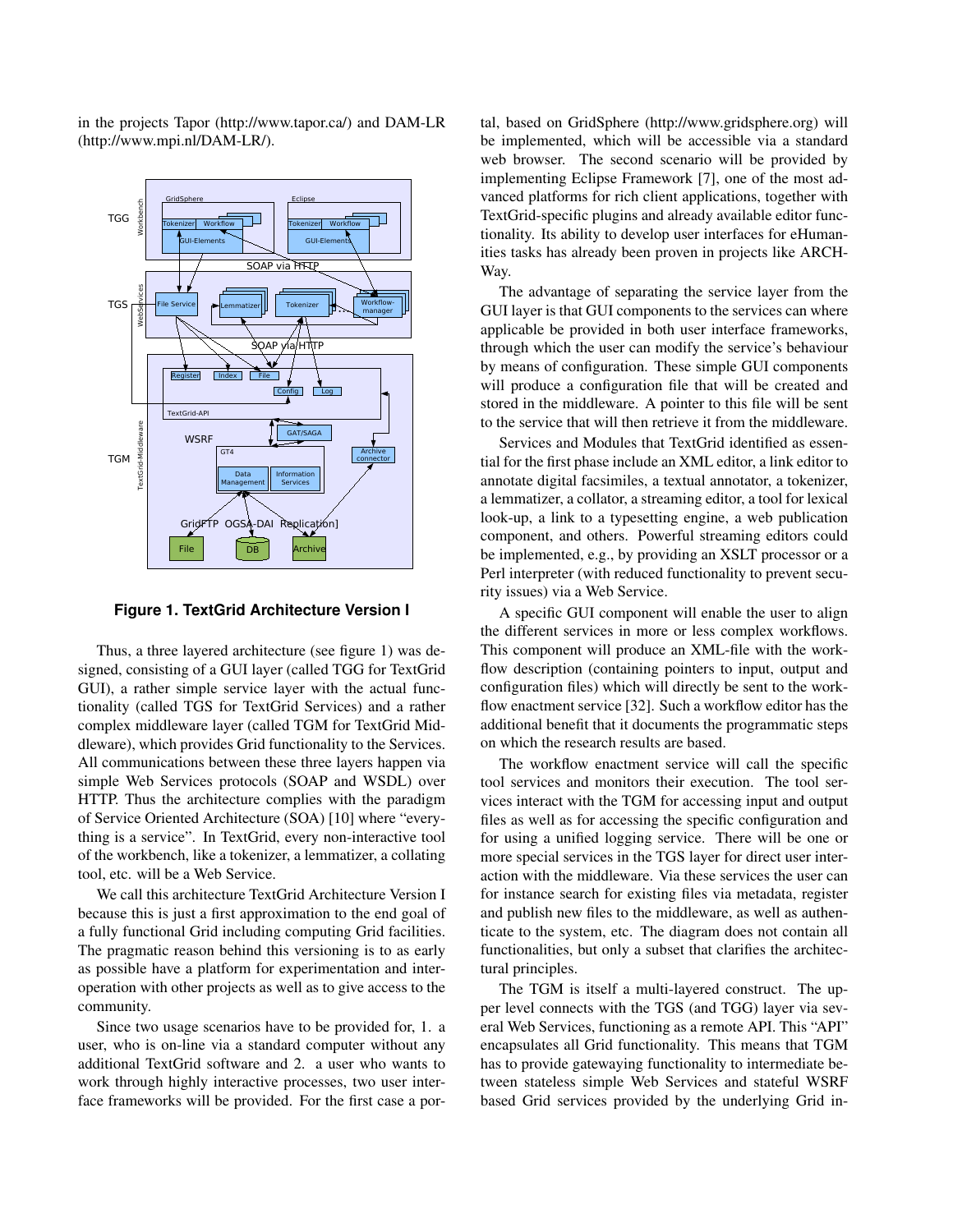frastructure that itself provides all needed data management and information services. The project has decided to deploy Globus Toolkit 4 (GT4, http://www.globus.org) as Grid infrastructure. Depending on the readiness of respective adaptors, an intermediate standard Grid API like GAT (http://www.gridlab.org/gat) or more promisingly SAGA (https://forge.gridforum.org/projects/saga-rg/) might be deployed to gain the possibility to change or additionally connect to other Grid infrastructures like gLite (http://glite.web. cern.ch/glite/). The TGM is also in charge of user management, authentication and authorization services. Here new developments combining GT4 and Shibboleth [13], a software used for federated identity management via standards will be carefully followed, since Shibboleth utilising the user management systems of the home organisations of the researchers seems to be more promising with respect to the target community than establishing a dedicated Public Key Infrastructure.

Often data Grid software is split into three components: The lowest level ensures reliable, efficient and secure data transfer. Data management components address the registration and location, verification, and also the replication of data objects. On the highest level information services cover metadata management, storage allocation, and policy management in the storage Grid. In the Globus middleware, these functions are covered by the Globus Components for Grid Data Management (http://www.globus.org/ grid software/data/) combined with the Metadata Catalog Service as information service (MCS, http://www.globus. org/grid software/data/mcs.php). These could be combined with other modules implementing specific functions. For example metadata management could be based on an RDF Triple Store such as Sesame (http://www.openrdf.org/) instead of the native Globus components in order to better model semantic relations between objects.

## 5. Integrating archives

As illustrated above, there is a myriad of exciting initiatives producing scientific texts and other relevant resources. TextGrid aims to establish a network of distributed archives to merge those assets and make them reusable. The architectural model for this archive network aims to be open for any relevant initiative to participate, while retaining its autonomy. However, some organisational and technical agreements are necessary to ensure the reliable integration of the distributed assets on a semantic level. Grid technology weaves the archive network together. While the Grid layer has been discussed above, this section focuses on storage Grid aspects.

The key stakeholders in this are of course the scientific initiatives wishing to include their assets in TextGrid. There are both those projects that produce and process scientific texts for their specific research and archives that accommodate the output of a variety of relevant initiatives, perhaps as part of their institutional mission. The latter may be archives like the Oxford Text Archive in the UK (http://ota.ahds.ac.uk/), a cross-organisational archive with the mission of collecting and making available scientific texts and linguistic corpora. The Monumenta Germaniae Historica, a German institute for researching the middle ages, provides an institutional archive of digitisations and scientific texts from the European middle ages (Monumenta Germaniae Historica digital, http://www.dmgh.de). Besides cross-organisational or institutional text archives, others may be attached to university institutes or be established on a project basis. Such archives may establish the nodes in the TextGrid storage Grid. They establish the basic infrastructure to fulfil the organisational and technical aspects of reliable archival repositories. Ideally, any scientific project with assets to include in TextGrid has access to such a reliable archival repository. Library networks or other organisations could establish hosted archive services for those without such access.

Apart from the TextGrid target community and the data providers, there are secondary stakeholders that influence the TextGrid archive network. The know-how and tools from the Grid community are obviously its technical fundament. Furthermore, the open access [22] and particularly the preservation community [29] may contribute valuable concepts, standards, and tools.

A central standard in digital preservation is the Reference Model for an Open Archival Information System (OAIS) [20]. While the OAIS originates from the scientific community, all organisations active in long-term administration of digital resources – including national archives, libraries, and other cultural institutions – have found the OAIS concepts and terminology valuable. Another current activity in the preservation community are efforts to identify the attributes and responsibilities for an archive to be 'trusted' and define them such that they are auditable [21]. This initiative – even more than the OAIS – emphasises the organisational aspects of an archive. TextGrid partners are active in the preservation community, and they will refer to and promote preservation standards and tools whenever suitable for establishing the TextGrid virtual archive.

In tandem with implementation issues, however, semantic relations, the TextGrid metadata model, and the data model need to be defined. Participation of the text criticism community is particularly important and encouraged in order to create an open platform where any text archive can plug into and any research initiative can contribute to.